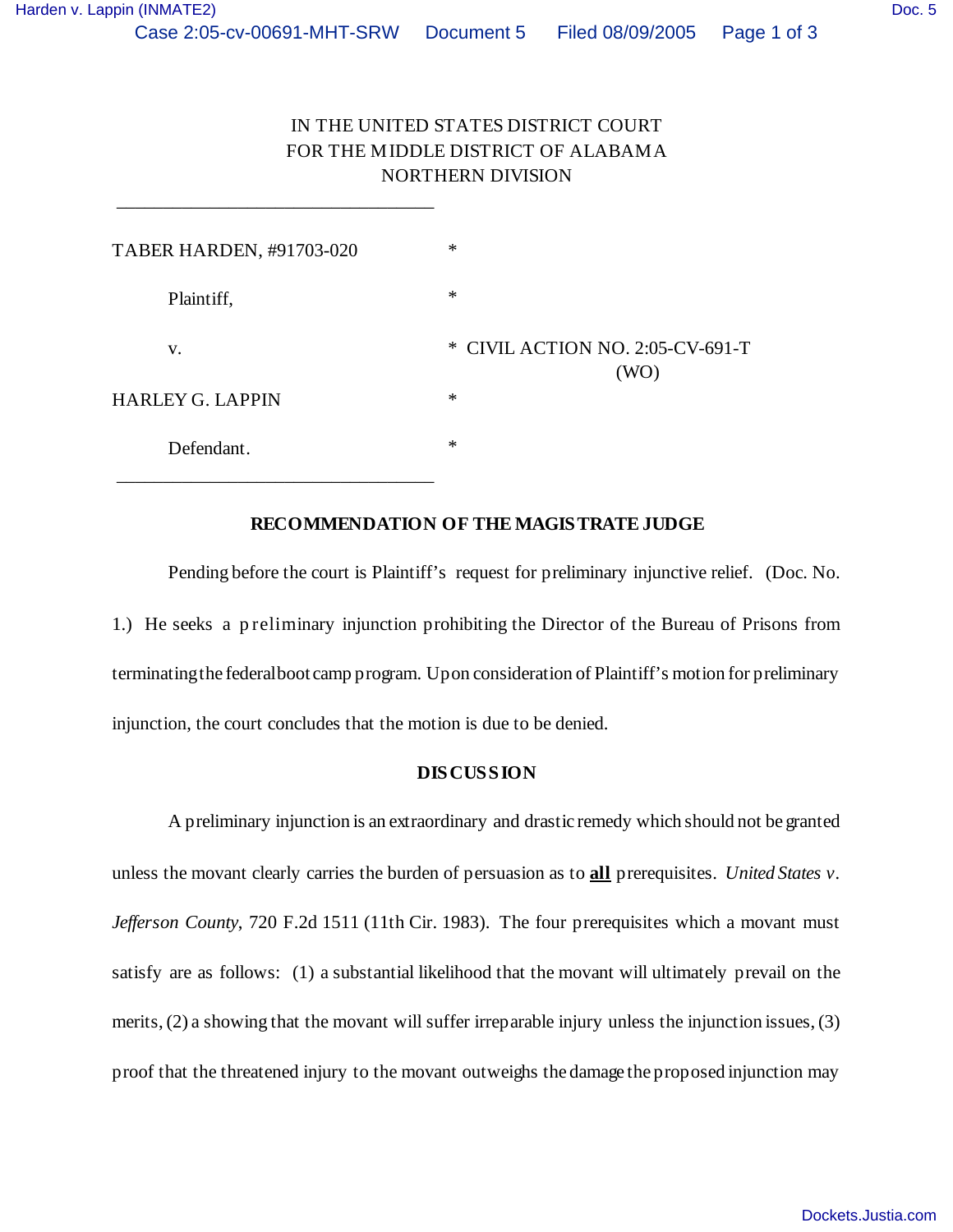cause the opposing party, and (4) a showing that the injunction, if issued, will not be adverse to or harm the public interests. *Cate v. Oldham*, 707 F.2d 1176 (11th Cir. 1983); *Shatel Corp. v. Mao Ta Lumber and Yacht Corp.*, 697 F.2d 1352 (11<sup>th</sup> Cir. 1983). The court has carefully reviewed Plaintiff's motion and concludes that Plaintiff has failed to demonstrate that he meets each of the prerequisites for the issuance of a preliminary injunction.

## **CONCLUSION**

Accordingly, it is the RECOMMENDATION of the Magistrate Judge that:

- 1. Plaintiff's motion for a preliminary injunction (Doc. No. 1) be DENIED; and
- 2. This case be referred back to the undersigned for further proceedings.
- It is further

ORDERED that the parties are DIRECTED to file any objections to the Recommendation on or before August 22, 2005. Any objections filed must specifically identify the findings in the Magistrate Judge's Recommendation objected to. Frivolous, conclusive or general objections will not be considered by the District Court. The parties are advised that this Recommendation is not a final order of the court and, therefore, it is not appealable.

Failure to file written objections to the proposed findings and recommendations in the Magistrate Judge's report shall bar the party from a *de novo* determination by the District Court of issues covered in the report and shall bar the party from attacking on appeal factual findings in the report accepted or adopted by the District Court except upon grounds of plain error or manifest injustice. *Nettles v. Wainwright*, 677 F.2d 404 (5<sup>th</sup> Cir. 1982). *See Stein v. Reynolds Securities, Inc.*,